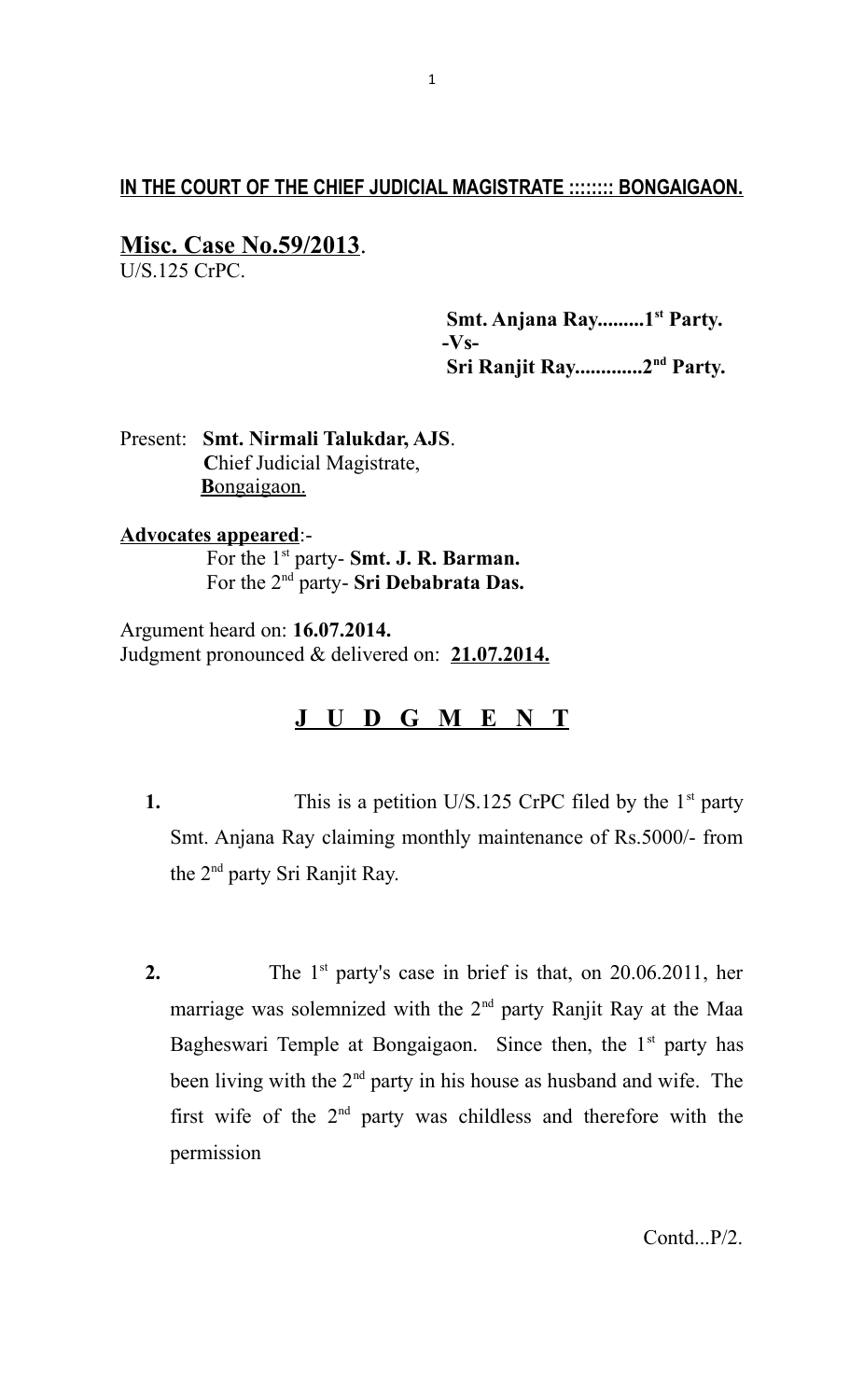of his family,  $2<sup>nd</sup>$  party married the 1<sup>st</sup> party. After a few months of marriage, the  $2<sup>nd</sup>$  party asked the  $1<sup>st</sup>$  party to bring Rs.20,000/- from her house for her fertility treatment. Then, poor mother and brother of the 1<sup>st</sup> party gave Rs.3000/- to her. Thereafter, again, the  $2<sup>nd</sup>$  party asked the  $1<sup>st</sup>$  party to bring money from her house. When her mother and brother failed to give money the  $2<sup>nd</sup>$  party started to torture the  $1<sup>st</sup>$  party physically and mentally. On 02.09.2012 the  $2<sup>nd</sup>$ party and her first wife assaulted the  $1<sup>st</sup>$  party and drove her out from her matrimonial house. Then, the  $1<sup>st</sup>$  party took shelter in the house of her mother. The  $2<sup>nd</sup>$  party has neither enquired of her nor provided with maintenance. The  $1^{st}$  party has stated that the  $2^{nd}$  party is a teacher of private school. He also earns money as an agent of LICI and from his cultivation. The total income of the  $2<sup>nd</sup>$  party is Rs.45,000/-. Hence, the  $1<sup>st</sup>$  party has filed the instant petition claiming monthly maintenance.

- **3.** The 2<sup>nd</sup> party has filed written statement denying the case of the  $1<sup>st</sup>$  party. Denying the statement that the  $1<sup>st</sup>$  party is his wife the  $2<sup>nd</sup>$  party has stated that he did not marry the  $1<sup>st</sup>$  party and as such she is not entitled to get any relief.  $2<sup>nd</sup>$  party has stated that he is a private school teacher and his monthly income is not more than Rs.1000/-. He has no other source of income. Hence, he has prayed for dismissing the maintenance petition filed by the  $1<sup>st</sup>$  party.
- 

#### **4. -: POINTS FOR DETERMINATION :-**

- a) **Whether the 1st party legally married wife of the 2nd party?**
- b) **whether the 2nd party having sufficient means has neglected or refused to maintain the 1st party?**
- c) **whether the 1st party entitled to get monthly maintenance from the 2nd party?**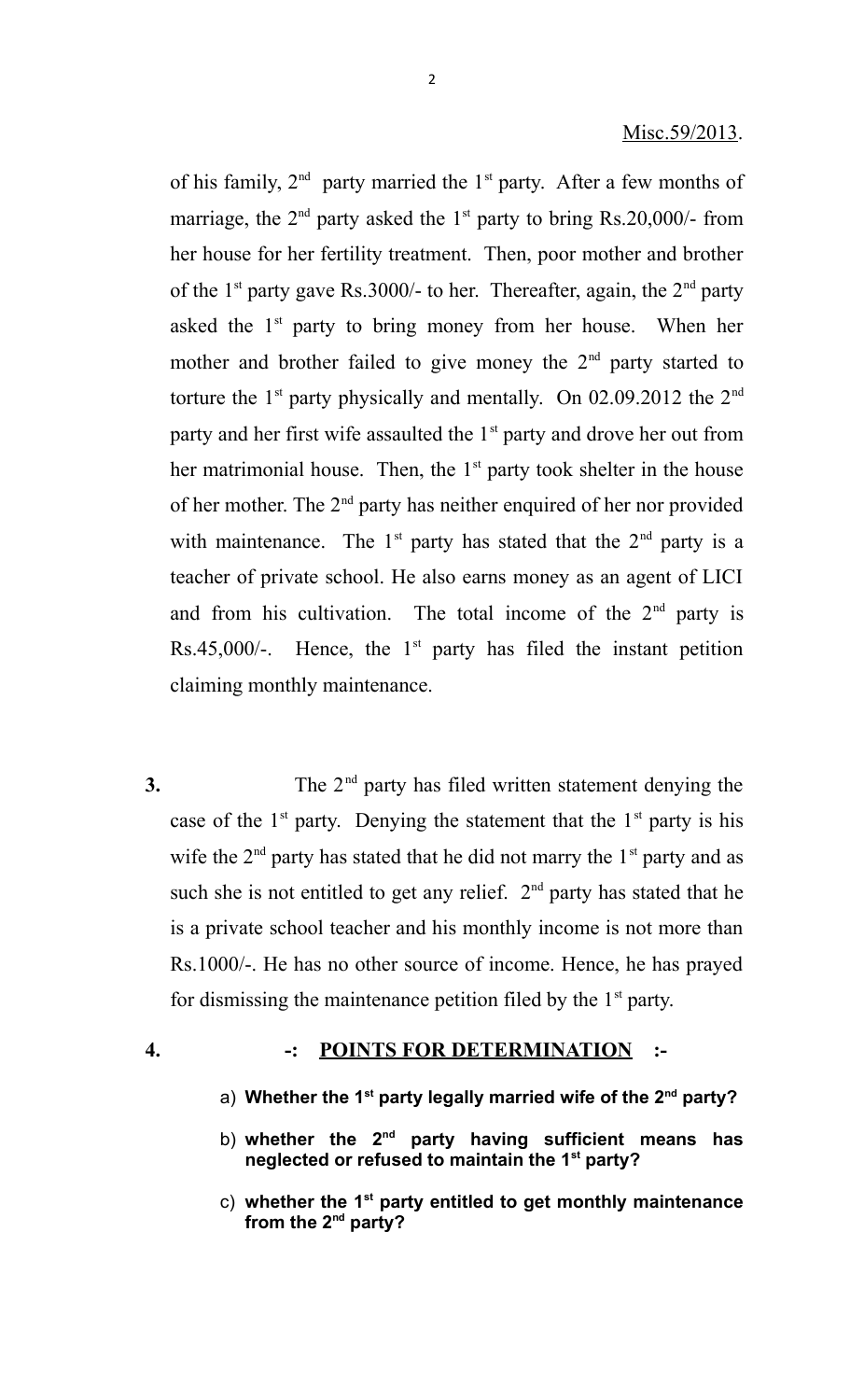Contd...P/3.

#### Misc.59/2013.

#### **-: DECISION AND REASONS THEREOF :-**

**5.** In the instant case, 1<sup>st</sup> party has adduced evidence of three witnesses. PW1 is the  $1<sup>st</sup>$  party Anjana Ray. In her evidence PW1 has deposed that her marriage was solemnized at the Bagheswari Mandir, Bongaigaon. After marriage she started living with the 1st party in his house as husband and wife, but she was tortured by the 2<sup>nd</sup> party in demand of money and finally she was driven out from her matrimonial house by the 2<sup>nd</sup> party. Then, she took shelter in her parents house.

 In cross-examination, PW1 has denied the suggestion that her marriage was not solemnized with the  $2<sup>nd</sup>$  party. She has also denied that she filed the case in order to harass the  $2<sup>nd</sup>$  party.

- **6.** PW2 Surobala Barman is the mother of the 1<sup>st</sup> party. PW2 has also adduced evidence corroborating the evidence of PW1. In cross-examination, PW2 has also denied the suggestion that there was no marriage between the  $1<sup>st</sup>$  party and  $2<sup>nd</sup>$ party.
- **7.** PW3 is Narendra Barman who is an uncle of the 1<sup>st</sup> party. In his evidence PW3 has deposed that the  $1<sup>st</sup>$  party is his niece. In the year 2011, marriage of the  $1<sup>st</sup>$  party was solemnized with the 2<sup>nd</sup> party at the Bagheswari Mandir. PW3 was present in the said marriage. Ext-1 is the Pratigya Patram and  $Ext-1(1)$  is the signature of PW3. PW3 has also deposed that after one year of marriage the  $2<sup>nd</sup>$  party drove the 1<sup>st</sup> party out from his house as she has no issue.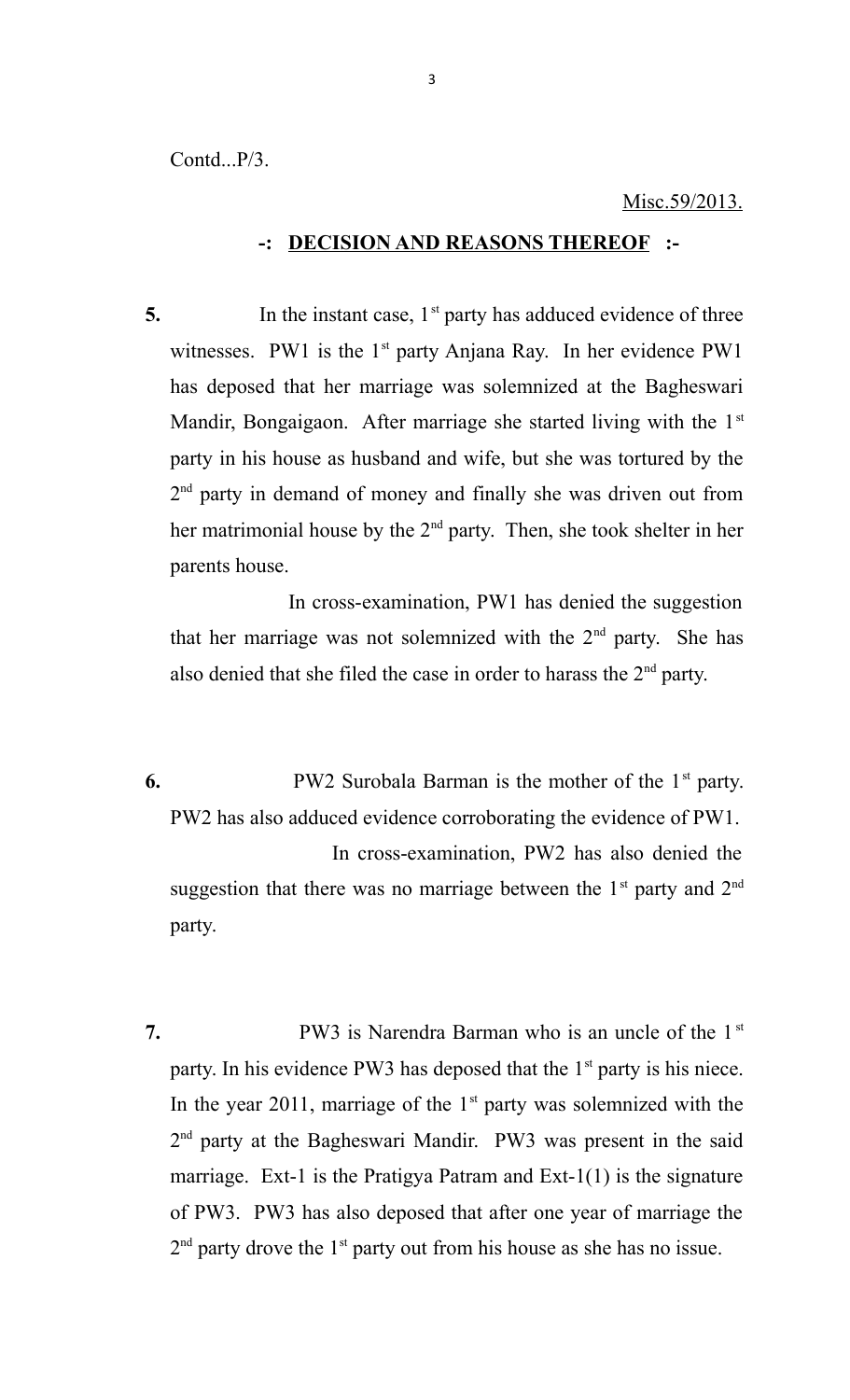In cross-examination, PW3 has denied the suggestion that the  $2<sup>nd</sup>$  party did not marry the  $1<sup>st</sup>$  party.

Contd....P/

#### Misc.59/2013.

**8.** It appears from the evidence of the 1<sup>st</sup> party that according to the  $1<sup>st</sup>$  party, in the year 2011 her marriage was solemnized with the 2<sup>nd</sup> party at Bagheswari Mandir, Bongaigaon. The evidence of PW1,  $1^{st}$  party is corroborated by PW2 & PW3, her mother and uncle respectively. PW3, the uncle of the  $1<sup>st</sup>$  party has also exhibited the Pratigya Patram issued by the temple authority of the Bagheswari Temple, Bongaigaon with regard to the solemnization of the marriage of the  $1<sup>st</sup>$  party with the  $2<sup>nd</sup>$  party. Though the  $2<sup>nd</sup>$  party in his written statement denied the fact that his marriage was solemnized with the  $1<sup>st</sup>$  party, but in support of his contention he failed to adduce any evidence in the instant case. Thus, from the evidence on record, it appears that on 20.06.2011 the marriage of the  $1<sup>st</sup>$  party was solemnized with the  $2<sup>nd</sup>$  party Ranjit Ray as per rites and rituals of Hindu religion. In the decision reported in **1970(1) SCWR 589 Sethu Rathinam Vs. Barbara**, the Hon'ble Supreme Court laid down that, if there was affirmative evidence on the aforesaid points, the Magistrate would not enter into complicated question of law as to the validity of the marriage according to the sacrament, element or personal law and the like, which are questions for determination by the Civil Court. In a decision reported in **AIR 1999 SC 2374 Rajathi Vs. C. Ganesan**, the Hon'ble Supreme Court also laid down that in a case under Section 125 of Code of Criminal Procedure, the Magistrate has to take prima-facie view of the matter and it is not necessary for the Magistrate to go into matrimonial disparity between the parties in detail in order to deny maintenance to the claimant-wife. In the

4.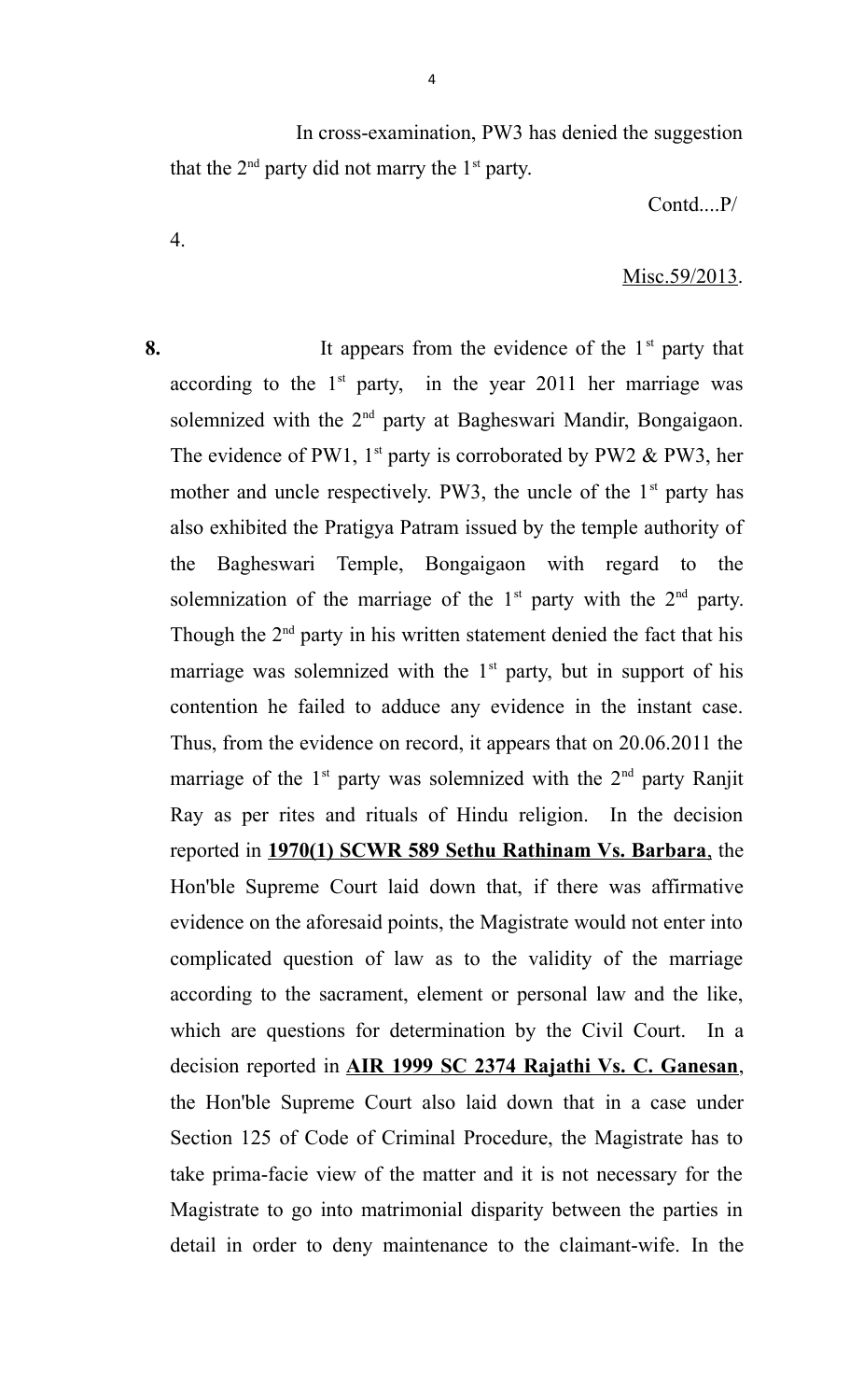decision reported in **(2011) 12 SCC 189 Pyla Mutyalamma @ Satyavathi Vs. Pyla Suri Demuda and Anr.**, the Hon'ble Apex Court stated that, Section 125 of Code of Criminal Procedure

Contd....P/

5.

### Misc.59/2013.

proceeds on de facto marriage and not marriage de jure. Thus, validity of the marriage will not be ground for refusal of maintenance if other requirements of Section 125 of Code of Criminal Procedure are fulfilled".

- **9.** In the instant case, the  $2<sup>nd</sup>$  party has failed to discharge his burden of proof that the  $1<sup>st</sup>$  party's marriage was not solemnized with him. On the other hand, from the evidence adduced by the  $1<sup>st</sup>$  party, it is clear that there is a prima-facie proof of marriage between both the parties. Hence, I am of the considered view that the  $1<sup>st</sup>$  party is the legally married wife of the  $2<sup>nd</sup>$  party. Accordingly, the first point for determination is decided in affirmative and in favour of the  $1<sup>st</sup>$  party.
- **10.** With regard to the second point for determination, it appears from the evidence on record that, the  $1<sup>st</sup>$  party was driven out from her matrimonial house by the  $2<sup>nd</sup>$  party and thereafter she has been taking shelter in the house of her mother. The 2<sup>nd</sup> party has neither enquired about the  $1<sup>st</sup>$  party nor provided with maintenance to her. The  $2<sup>nd</sup>$  party has also denied the marriage with the  $1<sup>st</sup>$  party. It is also found from the evidence on record that the  $2<sup>nd</sup>$  party is a Teacher of venture school. He has landed property and he is also earning money by doing tuition. Therefore, it is found that the  $2<sup>nd</sup>$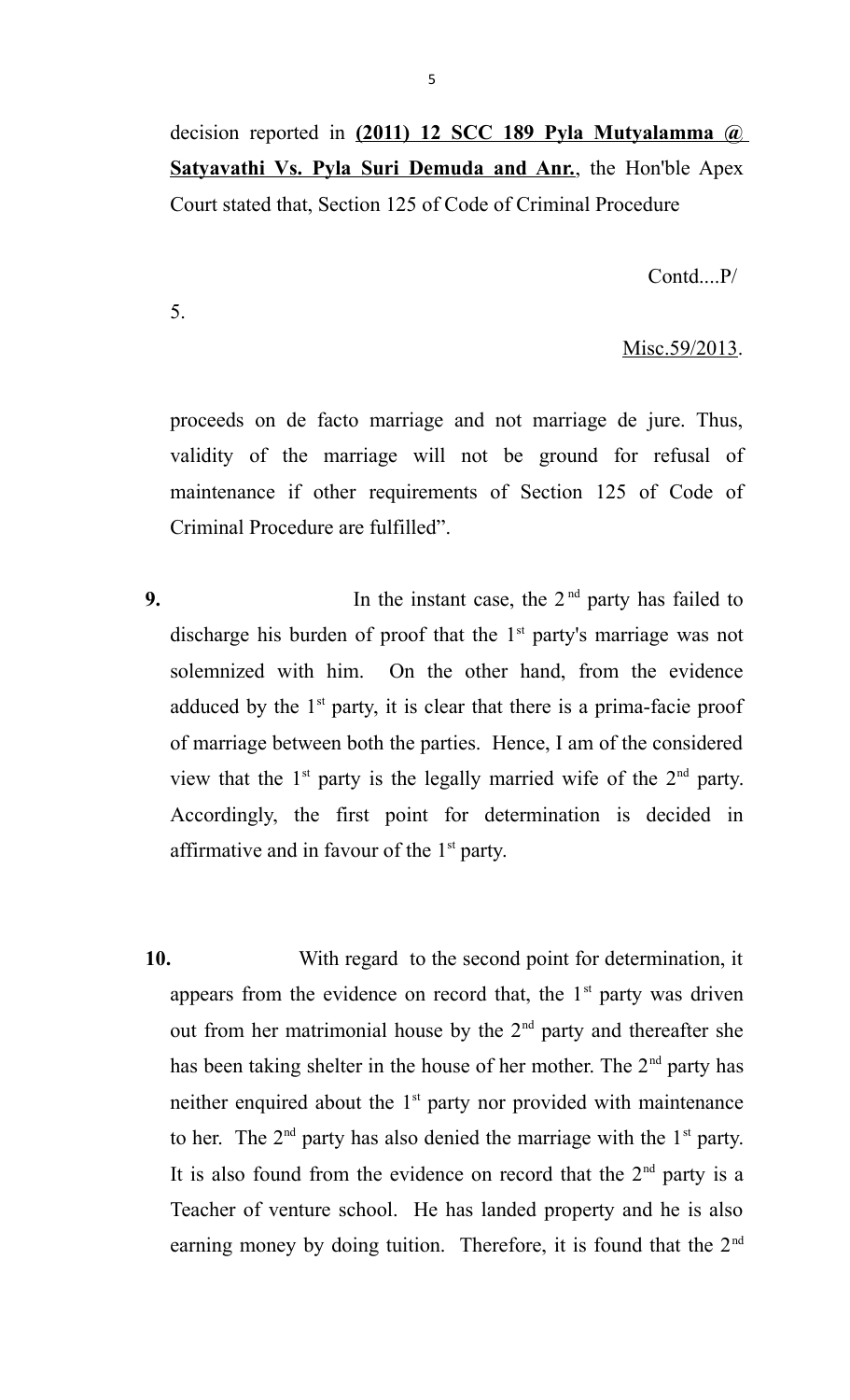party has sufficient source of income, but despite having sufficient source of income, he has not provided with maintenance to the  $1<sup>st</sup>$ party. Hence, from the evidence on record, I am of the considered view that the 2nd party despite having sufficient source of income, has refused to

Contd....P/

#### 6.

#### Misc.59/2013.

maintain the  $1<sup>st</sup>$  party. Accordingly, the second point for determination is decided in affirmative and in favour of the  $1<sup>st</sup>$  party.

- **11.** With regard to the third point for determination, it appears that the  $1<sup>st</sup>$  party is the legally married wife of the  $2<sup>nd</sup>$  party. The  $2<sup>nd</sup>$  party has driven out her from the matrimonial house.  $2<sup>nd</sup>$ party also used to torture the  $1<sup>st</sup>$  party. Therefore, the  $1<sup>st</sup>$  party has the reasonable ground to live separately from the  $2<sup>nd</sup>$  party. The  $2<sup>nd</sup>$ party is an able-bodied person and he has source of income. As such, being a husband of the  $1<sup>st</sup>$  party the  $2<sup>nd</sup>$  party is under statutory obligation to provide maintenance to the  $1<sup>st</sup>$  party who has no source of income and unable to maintain herself. Hence, in my considered view, the  $1<sup>st</sup>$  party is entitled to get maintenance from the  $2<sup>nd</sup>$  party. Accordingly, the third point for determination is decided in affirmative and in favour of the  $1<sup>st</sup>$  party.
- **12.** In view of the above discussion, considering the economic condition, cost of living and status of both parties, I am of the considered view that monthly maintenance of Rs.1200/- to the 1st party would meet the ends of justice. Further, the  $2<sup>nd</sup>$  party has not made any arrangements for the maintenance of the  $1<sup>st</sup>$  party since the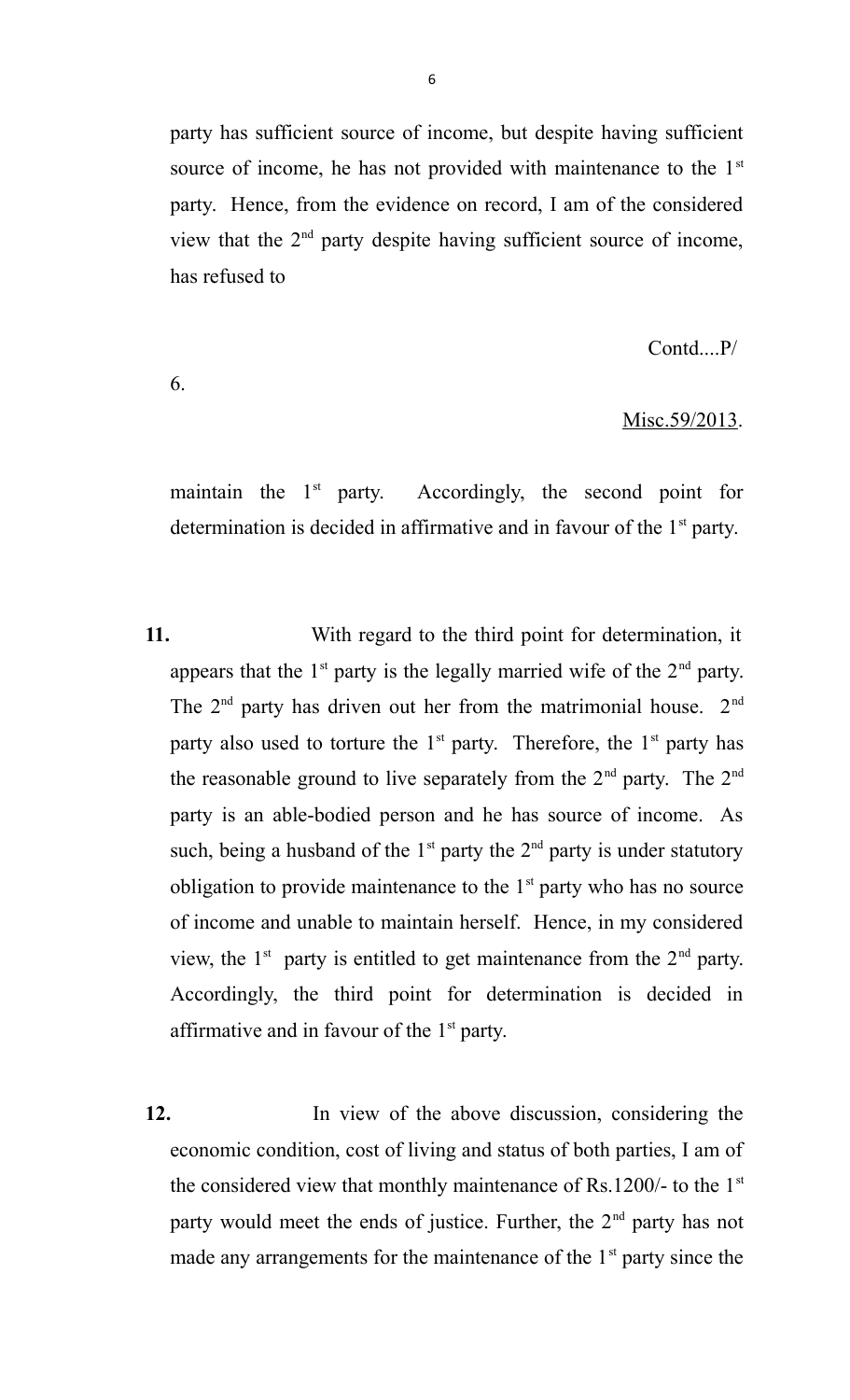date she was driven out from the house of the  $2<sup>nd</sup>$  party. Hence, considering plight of the 1<sup>st</sup> party, I am of the considered view that the  $1<sup>st</sup>$  party is entitled to get maintenance from the date of filing of the petition. Accordingly, the  $2<sup>nd</sup>$  party is directed to pay monthly maintenance of Rs.1200/- (Rupees One thousand Two hundred) to the  $1<sup>st</sup>$  party from the date of filing of the instant petition.

> Contd....P/7. Misc.59/2013.

**13.** Let a copy of the judgment be supplied to the 1<sup>st</sup> party at free of cost.

Given under my hand and seal of this Court on this  $21<sup>st</sup>$ day of July, 2014.

> Sd/- (Smt. N. Talukdar)  **Chief Judicial**

**Magistrate**

 **BONGAIGAON.**

*Dictated and Corrected by me……….* 

 Sd/-  **Smt. N. Talukdar Chief Judicial Magistrate BONGAIGAON.**